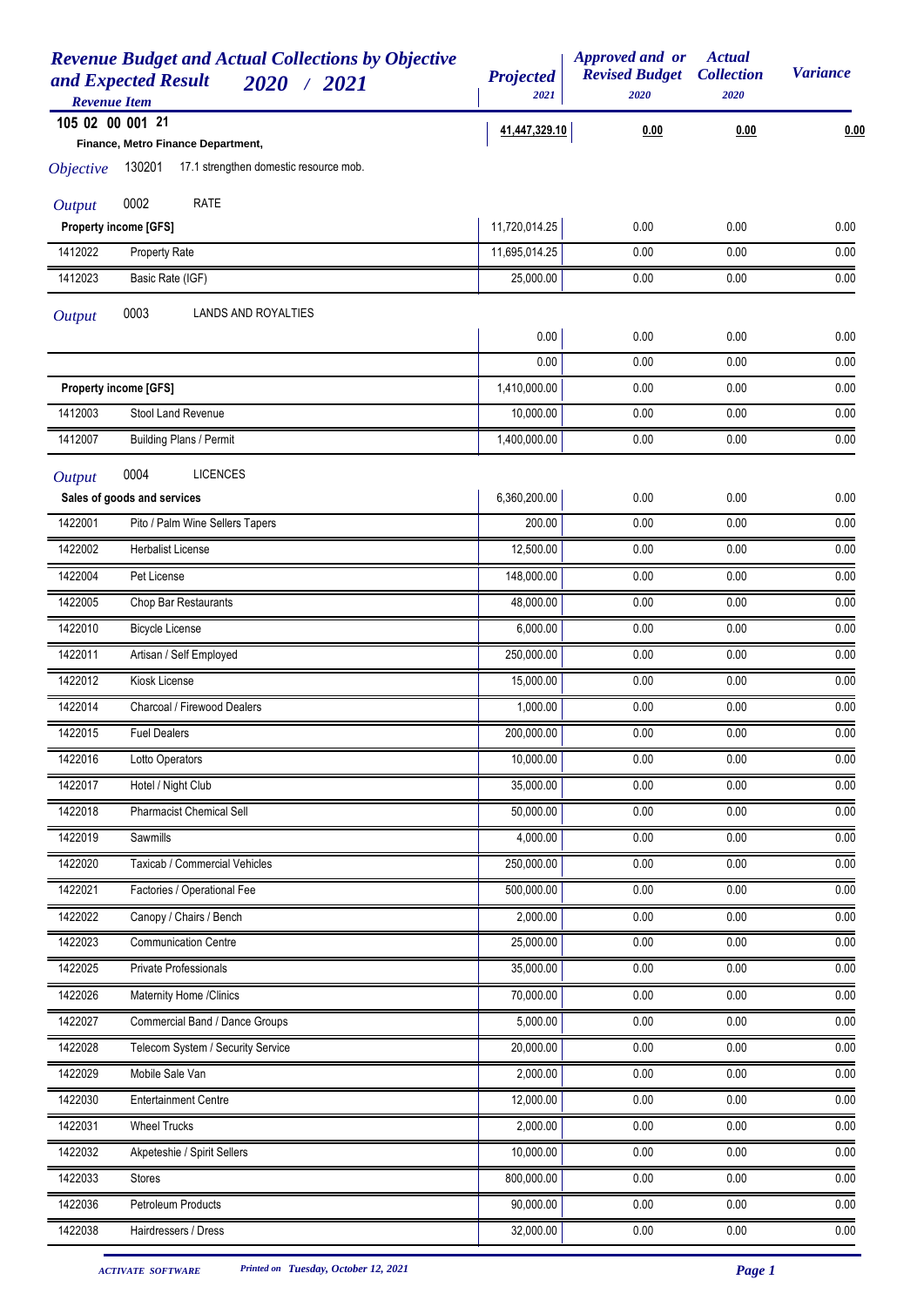|               | <b>Revenue Budget and Actual Collections by Objective</b><br>and Expected Result<br>2020 / 2021<br><b>Revenue Item</b> | <b>Projected</b><br>2021 | Approved and or<br><b>Revised Budget</b><br>2020 | <b>Actual</b><br><b>Collection</b><br>2020 | <b>Variance</b>   |
|---------------|------------------------------------------------------------------------------------------------------------------------|--------------------------|--------------------------------------------------|--------------------------------------------|-------------------|
| 1422039       | Bakeries / Bakers                                                                                                      | 5,000.00                 | 0.00                                             | 0.00                                       | 0.00              |
| 1422040       | <b>Bill Boards</b>                                                                                                     | 417,000.00               | 0.00                                             | 0.00                                       | 0.00              |
| 1422042       | Second Hand Clothing                                                                                                   | 18,000.00                | 0.00                                             | 0.00                                       | 0.00              |
| 1422043       | Vehicle Garage                                                                                                         | 40,000.00                | 0.00                                             | 0.00                                       | 0.00              |
| 1422044       | <b>Financial Institutions</b>                                                                                          | 700,000.00               | 0.00                                             | 0.00                                       | 0.00              |
| 1422046       | Boarding and Advertising                                                                                               | 25,000.00                | 0.00                                             | 0.00                                       | 0.00              |
| 1422047       | Photographers and Video Operators                                                                                      | 3,000.00                 | 0.00                                             | 0.00                                       | 0.00              |
| 1422048       | Shoe / Sandals Repairs                                                                                                 | 0.00                     | 0.00                                             | 0.00                                       | 0.00              |
| 1422051       | <b>Millers</b>                                                                                                         | 12,000.00                | 0.00                                             | 0.00                                       | 0.00              |
| 1422052       | Mechanics                                                                                                              | 50,000.00                | 0.00                                             | 0.00                                       | 0.00              |
| 1422053       | <b>Block Manufacturers</b>                                                                                             | 3,000.00                 | 0.00                                             | 0.00                                       | 0.00              |
| 1422054       | Laundries / Car Wash                                                                                                   | 5,000.00                 | 0.00                                             | 0.00                                       | 0.00              |
| 1422055       | Printing Press / Photocopy                                                                                             | 12,000.00                | 0.00                                             | 0.00                                       | 0.00              |
| 1422057       | <b>Private Schools</b>                                                                                                 | 100,000.00               | 0.00                                             | 0.00                                       | 0.00              |
| 1422058       | Automobile Companies                                                                                                   | 0.00                     | 0.00                                             | 0.00                                       | 0.00              |
| 1422060       | Airline / Shipping Agents                                                                                              | 152,000.00               | 0.00                                             | 0.00                                       | 0.00              |
| 1422062       | Real Estate Agents                                                                                                     | 3,000.00                 | 0.00                                             | 0.00                                       | 0.00              |
| 1422063       | Florists / Flower Pot Dealers                                                                                          | 0.00                     | 0.00                                             | 0.00                                       | 0.00              |
| 1422066       | <b>Public Letter Writers</b>                                                                                           | 1,500.00                 | 0.00                                             | 0.00                                       | 0.00              |
| 1422067       | Beers Bars                                                                                                             | 45,000.00                | 0.00                                             | 0.00                                       | 0.00              |
| 1422069       | Open Spaces / Parks                                                                                                    | 0.00                     | 0.00                                             | 0.00                                       | 0.00              |
| 1422071       | <b>Business Providers</b>                                                                                              | 1,540,000.00             | 0.00                                             | 0.00                                       | 0.00              |
| 1422080       | Digging Permit                                                                                                         | 10,000.00                | 0.00                                             | 0.00                                       | 0.00              |
| 1422111       | Registration as an importer                                                                                            | 10,000.00                | 0.00                                             | 0.00                                       | 0.00              |
| 1422112       | Certificate of sale man                                                                                                | 5,000.00                 | 0.00                                             | 0.00                                       | 0.00              |
| 1422115       | Highway codes                                                                                                          | 150,000.00               | 0.00                                             | 0.00                                       | 0.00              |
| 1422117       | DV Trade plate                                                                                                         | 9,000.00                 | 0.00                                             | 0.00                                       | 0.00              |
| 1422119       | Registration of business & companies                                                                                   | 5,000.00                 | 0.00                                             | 0.00                                       | $\overline{0.00}$ |
| 1422121       | Mercury Licence                                                                                                        | 300,000.00               | 0.00                                             | 0.00                                       | $0.00\,$          |
| 1422123       | Technological transfers                                                                                                | 1,000.00                 | 0.00                                             | 0.00                                       | 0.00              |
| 1422128       | Snack Bar                                                                                                              | 30,000.00                | 0.00                                             | 0.00                                       | $0.00\,$          |
| 1422131       | Continuous Professional Development                                                                                    | 10,000.00                | 0.00                                             | 0.00                                       | 0.00              |
| 1422134       | Gown                                                                                                                   | 10,000.00                | 0.00                                             | 0.00                                       | 0.00              |
| 1422135       | Canteen services                                                                                                       | 4,000.00                 | 0.00                                             | 0.00                                       | 0.00              |
| 1422141       | Amendment of Particulars                                                                                               | 15,000.00                | 0.00                                             | 0.00                                       | 0.00              |
| 1422149       | Auxiliary revenue                                                                                                      | 30,000.00                | 0.00                                             | 0.00                                       | 0.00              |
| 1422151       | Registration of Literary work                                                                                          | 5,000.00                 | 0.00                                             | 0.00                                       | 0.00              |
| <b>Output</b> | 0005<br><b>FEES</b>                                                                                                    |                          |                                                  |                                            |                   |
|               | Sales of goods and services                                                                                            | 3,869,000.00             | 0.00                                             | 0.00                                       | $0.00\,$          |
| 1423001       | Markets Tolls                                                                                                          | 300,000.00               | 0.00                                             | 0.00                                       | 0.00              |
| 1423002       | Livestock / Kraals                                                                                                     | 4,000.00                 | 0.00                                             | 0.00                                       | 0.00              |
| 1423003       | Registration of Night Trade                                                                                            | 0.00                     | 0.00                                             | 0.00                                       | 0.00              |
| 1423005       | Registration of Contractors                                                                                            | 5,000.00                 | 0.00                                             | 0.00                                       | 0.00              |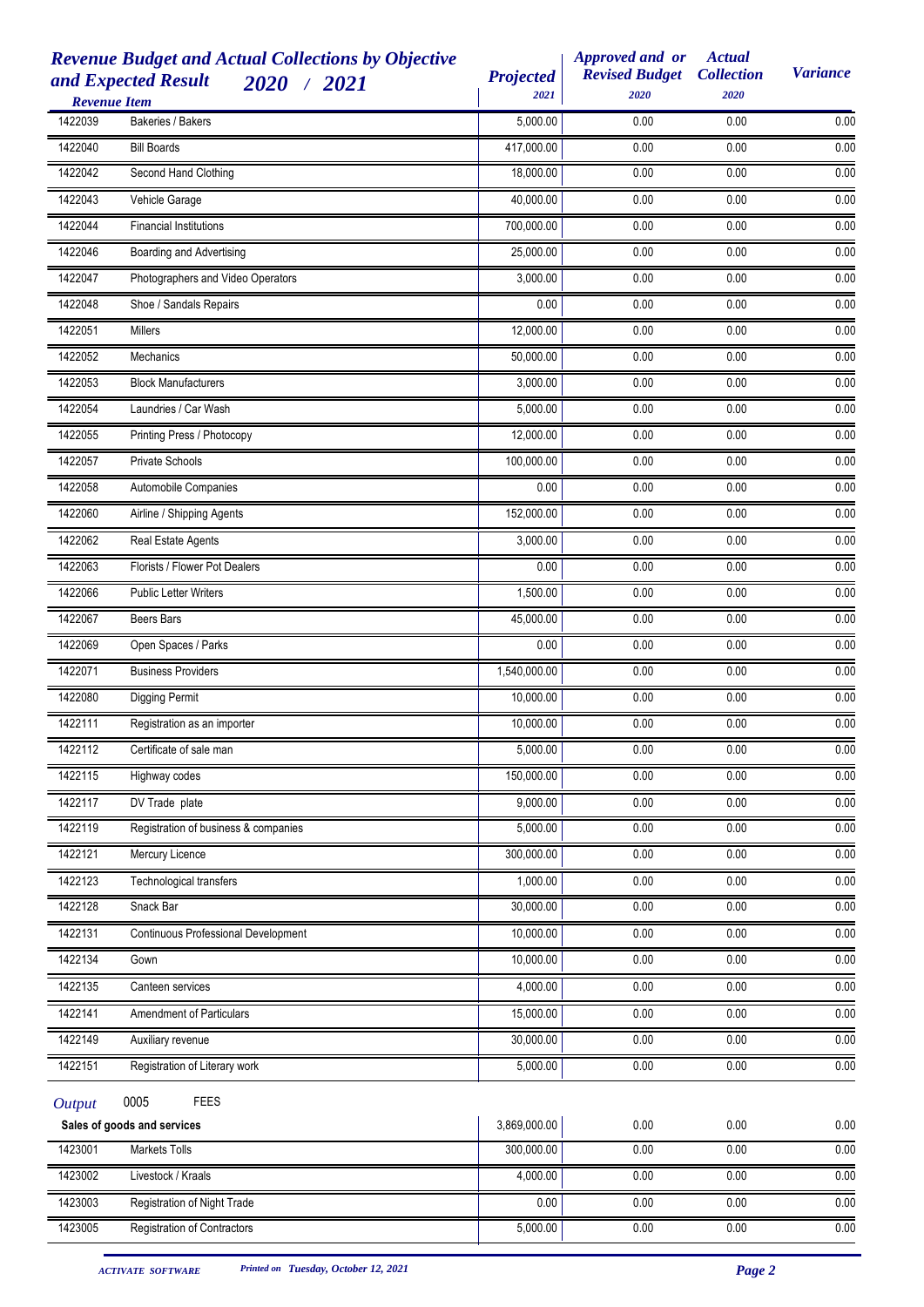| <b>Revenue Budget and Actual Collections by Objective</b><br>and Expected Result<br>2020 / 2021 | <b>Projected</b><br>2021 | Approved and or<br><b>Revised Budget</b><br>2020 | <b>Actual</b><br><b>Collection</b><br>2020 | <b>Variance</b> |
|-------------------------------------------------------------------------------------------------|--------------------------|--------------------------------------------------|--------------------------------------------|-----------------|
| <b>Revenue Item</b><br><b>Burial Fee</b><br>1423006                                             | 800,000.00               | 0.00                                             | 0.00                                       | 0.00            |
| 1423011<br>Marriage / Divorce Registration                                                      | 225,000.00               | 0.00                                             | 0.00                                       | 0.00            |
| Sub Metro Managed Toilets<br>1423012                                                            | 25,000.00                | 0.00                                             | 0.00                                       | 0.00            |
| 1423013<br>Dustin Clearance                                                                     | 400,000.00               | 0.00                                             | 0.00                                       | 0.00            |
| Dislodging Fee<br>1423014                                                                       | 1,300,000.00             | 0.00                                             | 0.00                                       | 0.00            |
| 1423015<br><b>Street Parking Fee</b>                                                            | 500,000.00               | 0.00                                             | 0.00                                       | 0.00            |
| 1423086<br>Car Stickers                                                                         | 70,000.00                | 0.00                                             | 0.00                                       | 0.00            |
| 1423087<br>Car towing                                                                           | 15,000.00                | 0.00                                             | 0.00                                       | 0.00            |
| 1423090<br>Casino and Slot Machines (Gaming)                                                    | 15,000.00                | 0.00                                             | 0.00                                       | 0.00            |
| <b>Clinical Treatment</b><br>1423108                                                            | 35,000.00                | 0.00                                             | 0.00                                       | 0.00            |
| 1423138<br>Day Care Centre Fee                                                                  | 15,000.00                | 0.00                                             | 0.00                                       | 0.00            |
| 1423147<br><b>Destruction Fee</b>                                                               | 28,000.00                | 0.00                                             | 0.00                                       | 0.00            |
| 1423157<br>Donation Fee                                                                         | 25,000.00                | 0.00                                             | 0.00                                       | 0.00            |
| 1423243<br>Hawkers Fee                                                                          | 0.00                     | 0.00                                             | 0.00                                       | 0.00            |
| 1423284<br>Key Cutting                                                                          | 0.00                     | 0.00                                             | 0.00                                       | 0.00            |
| 1423433<br>Registration of NGO's                                                                | 7,000.00                 | 0.00                                             | 0.00                                       | 0.00            |
| Sanitarian<br>1423490                                                                           | 100,000.00               | 0.00                                             | 0.00                                       | 0.00            |
| 1423506<br>Slaughter                                                                            | 0.00                     | 0.00                                             | 0.00                                       | 0.00            |
| 0006<br>FINES, PENALTIES AND FORFEIT<br><b>Output</b>                                           |                          |                                                  |                                            |                 |
|                                                                                                 | 0.00                     | 0.00                                             | 0.00                                       | 0.00            |
|                                                                                                 | 0.00                     | 0.00                                             | 0.00                                       | 0.00            |
| Fines, penalties, and forfeits                                                                  | 36,000.00                | 0.00                                             | 0.00                                       | 0.00            |
| 1430016<br>Spot fine                                                                            | 25,000.00                | 0.00                                             | 0.00                                       | 0.00            |
| 1430021<br>Narcotic Control Board-Seizures                                                      | 11,000.00                | 0.00                                             | 0.00                                       | 0.00            |
| 0007<br><b>MISCELANEOUS</b><br><b>Output</b>                                                    |                          |                                                  |                                            |                 |
| <b>Non-Performing Assets Recoveries</b>                                                         | 8,000.00                 | 0.00                                             | 0.00                                       | 0.00            |
| 1450007<br>Other Sundry Recoveries                                                              | 2,000.00                 | 0.00                                             | 0.00                                       | 0.00            |
| 1450020<br>Interest Income (Bank Interest)                                                      | 6,000.00                 | 0.00                                             | 0.00                                       | 0.00            |
| 0009                                                                                            |                          |                                                  |                                            |                 |
| <b>GRANT- RECURRENT</b><br><b>Output</b><br>From foreign governments(Current)                   | 13,766,398.85            | 0.00                                             | 0.00                                       | 0.00            |
| 1331001<br>Central Government - GOG Paid Salaries                                               | 10,230,650.85            | 0.00                                             | 0.00                                       | 0.00            |
| 1331002<br>DACF - Assembly                                                                      | 1,283,974.00             | 0.00                                             | 0.00                                       | 0.00            |
| 1331003<br>DACF - MP                                                                            | 1,200,000.00             | 0.00                                             | 0.00                                       | 0.00            |
| 1331006<br>Sanitation Fund                                                                      | 100,000.00               | 0.00                                             | 0.00                                       | 0.00            |
| 1331008<br>Other Donors Support Transfers                                                       | 720,000.00               | 0.00                                             | 0.00                                       | 0.00            |
| Goods and Services- Decentralised Department                                                    | 181,774.00               |                                                  | 0.00                                       | 0.00            |
| 1331009<br>1331010<br><b>DDF-Capacity Building</b>                                              | 50,000.00                | 0.00<br>0.00                                     | 0.00                                       | 0.00            |
|                                                                                                 |                          |                                                  |                                            |                 |
| 0010<br><b>GRANT- CAPITAL</b><br><b>Output</b>                                                  |                          |                                                  |                                            |                 |
|                                                                                                 | 0.00                     | 0.00                                             | 0.00                                       | 0.00            |
|                                                                                                 | 0.00                     | 0.00                                             | 0.00                                       | 0.00            |
| From foreign governments(Current)                                                               | 4,152,716.00             | 0.00                                             | 0.00                                       | 0.00            |
| DACF - Assembly<br>1331002                                                                      | 2,065,000.00             | 0.00                                             | 0.00                                       | 0.00            |